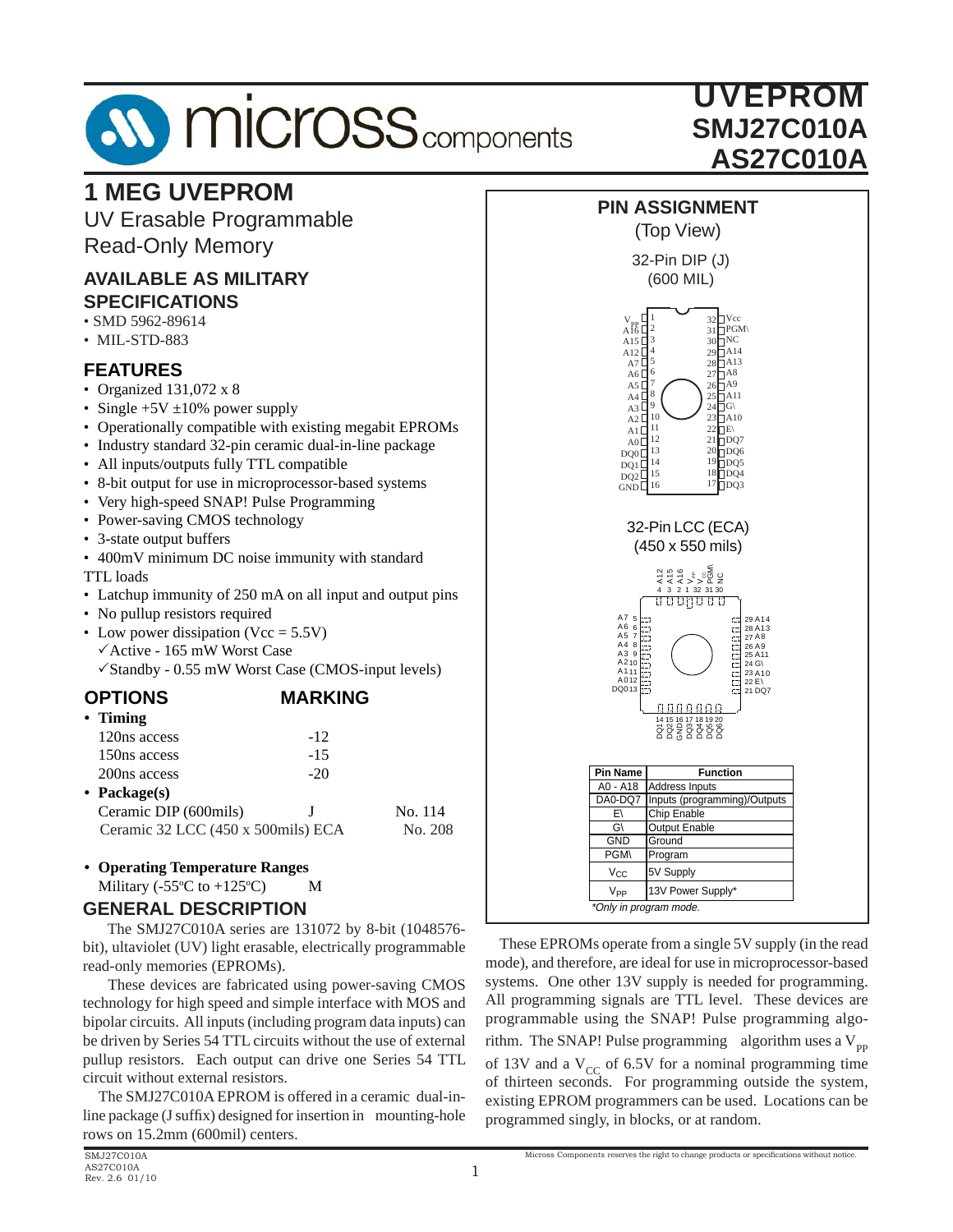

## **FUNCTIONAL BLOCK DIAGRAM\***



\* This symbol is in accordance with ANSI/IEEE Std 91-1984 and IEC Publication 617-12. J package illustrated.

## **OPERATION**

The seven modes of operation are listed in Table 1. The read mode requires a single 5V supply. All inputs are TTL level except for  $V_{pp}$  during programming (13V for SNAP! Pulse), and 12V on A9 for signature mode.

|                 |              | <b>MODE*</b>                    |                 |                            |                 |                                  |            |                       |  |
|-----------------|--------------|---------------------------------|-----------------|----------------------------|-----------------|----------------------------------|------------|-----------------------|--|
| <b>FUNCTION</b> | <b>READ</b>  | <b>OUTPUT</b><br><b>DISABLE</b> |                 | <b>STANDBY PROGRAMMING</b> | <b>VERIFY</b>   | <b>PROGRAM</b><br><b>INHIBIT</b> |            | <b>SIGNATURE MODE</b> |  |
| $E\setminus$    | $V_{IL}$     | $V_{IL}$                        | V <sub>IH</sub> | $V_{\mathsf{IL}}$          | V <sub>IL</sub> | $V_{IH}$                         |            | $\rm V_{\rm IL}$      |  |
| $G\setminus$    | $V_{IL}$     | V <sub>IH</sub>                 | Χ               | $V_{IH}$                   | $V_{IL}$        | X                                |            | $V_{IL}$              |  |
| <b>PGM\</b>     | X            | X                               | X               | $V_{IL}$                   | V <sub>IH</sub> | X                                |            | X                     |  |
| V <sub>PP</sub> | $V_{\rm CC}$ | $V_{\rm CC}$                    | $V_{CC}$        | V <sub>PP</sub>            | V <sub>PP</sub> | V <sub>PP</sub>                  | $V_{CC}$   |                       |  |
| $V_{CC}$        | $V_{CC}$     | $V_{\rm CC}$                    | $V_{CC}$        | $V_{CC}$                   | $V_{CC}$        | $V_{CC}$                         |            | $V_{CC}$              |  |
| A <sub>9</sub>  | X            | X                               | Χ               | Χ                          | X               | X                                | $V_H$ **   | $V_H$ **              |  |
| A0              | X            | X                               | Χ               | X                          | X               | X                                | $V_{IL}$   | V <sub>IH</sub>       |  |
|                 |              |                                 |                 |                            |                 |                                  |            | <b>CODE</b>           |  |
| DQ0-DQ7         | Data Out     | High-Z                          | High-Z          | Data In                    | Data Out        | High-Z                           | <b>MFG</b> | <b>DEVICE</b>         |  |
|                 |              |                                 |                 |                            |                 |                                  | 97         | D <sub>6</sub>        |  |

**TABLE 1. OPERATION MODES**

 $*$  X can be  $V_{IL}$  or  $V_{IH}$ .

\*\* $V_H = 12V \pm 0.5V$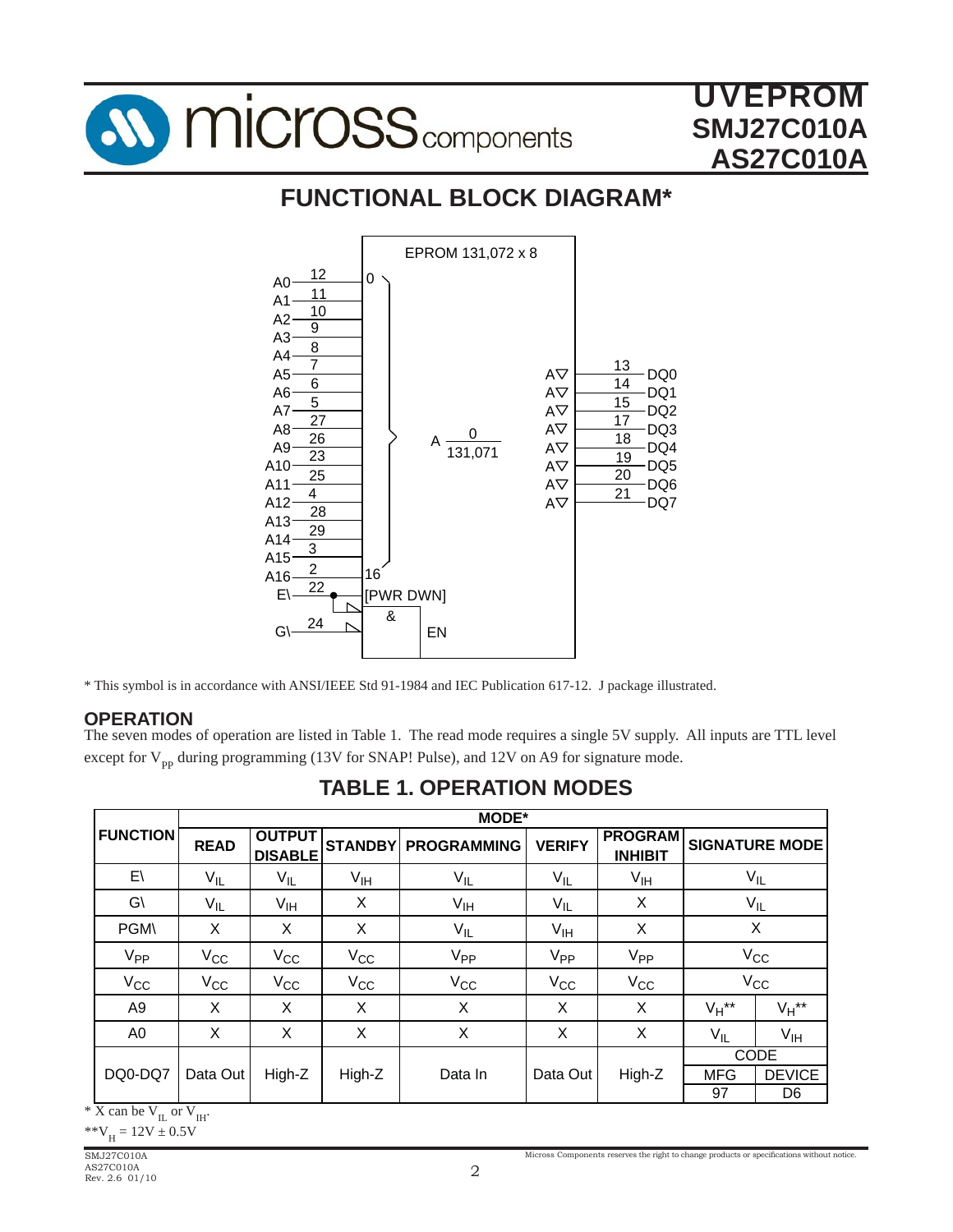## **SV MICroSS** components

## UVEPROM **SMJ27C010A AS27C010A**

#### **READ/OUTPUT DISABLE**

When the outputs of two or more SMJ27C010As are connected in parallel on the same bus, the output of any particular device in the circuit can be read with no interference from competing outputs of the other devices. To read the output of a single device, a low level signal is applied to the  $E\$  and  $G\$  pins. All other devices in the circuit should have their outputs disabled by applying a high-level signal to one of these pins.

### **LATCHUP IMMUNITY**

Latchup immunity on the SMJ27C010A is a minimum of 250mA on all inputs and outputs. This feature provides latchup immunity beyond any potential transients at the printed circuit board level when the devices are interfaced to industry-standard TTL or MOS logic devices. The input/ output layout approach controls latchup without compromising performance or packing density.

### **POWER DOWN**

Active  $I_{CC}$  supply current can be reduced from 30mA to 500 $\mu$ A by applying a high TTL input on  $E\$  and to 100 $\mu$ A by applying a high CMOS input on E\. In this mode all outputs are in the high-impedance state.

#### **ERASURE**

Before programming, the SMJ27C010A EPROM is erased by exposing the chip through the transparent lid to a high- intensity ultraviolet light (wavelength 2537 Å). The recommended minimum exposure dose (UV intensity x exposure time) is 15- W s/cm<sup>2</sup>. A typical 12-mW/cm<sup>2</sup>, filterless UV lamp erases the

device in 21 minutes. The lamp should be located about 2.5cm above the chip during erasure. After erasure, all bits are in the high state. It should be noted that normal ambient light contains the correct wavelength for erasure; therefore, when using the SMJ27C010A, the window should be covered with an opaque label. After erasure (all bits in logic high state), logic lows are programmed into the desired locations. A programmed low can be erased only by ultraviolet light.

#### **SNAP! PULSE PROGRAMMING**

The SMJ27C010A is programmed by using the SNAP! Pulse

**A0 DQ7 DQ6 DQ5 DQ4 DQ3 DQ2 DQ1 DQ0 HEX** MANUFACTURER CODE | V<sub>IL</sub> | 1 | 0 | 0 | 1 | 0 | 1 | 1 | 1 | 97 DEVICE CODE VIH 1 1 0 1 0 1 1 0 D6 **IDENTIFIER\*** A0 | DQ7 | DQ6 | DQ5 | DQ4 | DQ3

**TABLE 2. SIGNATURE MODES**

\* E\ = G\ = V<sub>IL</sub>, A1 - A8 = V<sub>IL</sub>, A9 = V<sub>H</sub>, A10 - A16 = V<sub>IL</sub>, V<sub>PP</sub> = V<sub>CC</sub>.

programming algorithm as illustrated by the flow chart (Figure 1). This algorithm programs in a nominal time of thirteen seconds. Actual programming time varies as a function of the programmer used.

The SNAP! Pulse programming algorithm uses an initial pulse of 100 microseconds ( $\mu$ s) followed by a byte verification to determine when the addressed byte has been successfully programmed. Up to ten 100μs pulses per byte are provided before a failure is recognized.

The programming mode is achieved when  $V_{pp} = 13V$ ,  $V_{CC} =$ 6.5V,  $E \subseteq V_{IL}$ , and  $G \subseteq V_{IH}$ . Data is presented in parallel (eight bits) on pins DQ0 through DQ7. Once addresses and data are stable, PGM\ is pulsed low.

More than one device can be programmed when the devices are connected in parallel. Locations can be programmed in any order. When the SNAP! Pulse programming routine is complete, all bits are verified with  $V_{CC} = V_{PP} = 5V \pm 10\%$ .

#### **PROGRAM INHIBIT**

Programming can be inhibited by maintaining high level inputs on the  $E\$  or the PGM\ pins.

#### **PROGRAM VERIFY**

Programmed bits can be verified with  $V_{pp} = 13V$  when  $G \equiv$  $V_{II}$ , and  $E \equiv V_{II}$ , and  $PGM \equiv V_{III}$ .

#### **SIGNATURE MODE**

The signature mode provides access to a binary code identifying the manufacturer and type. This mode is activated when  $A9$  (pin 26) is forced to 12V. Two identifier bytes are accessed by toggling A0. All other addresses must be held low. The signature code for these devices is 97D6. A0 low selects the manufacturer's code 97 (Hex), and A0 high selects the device code D6 (Hex), as shown in Table 2.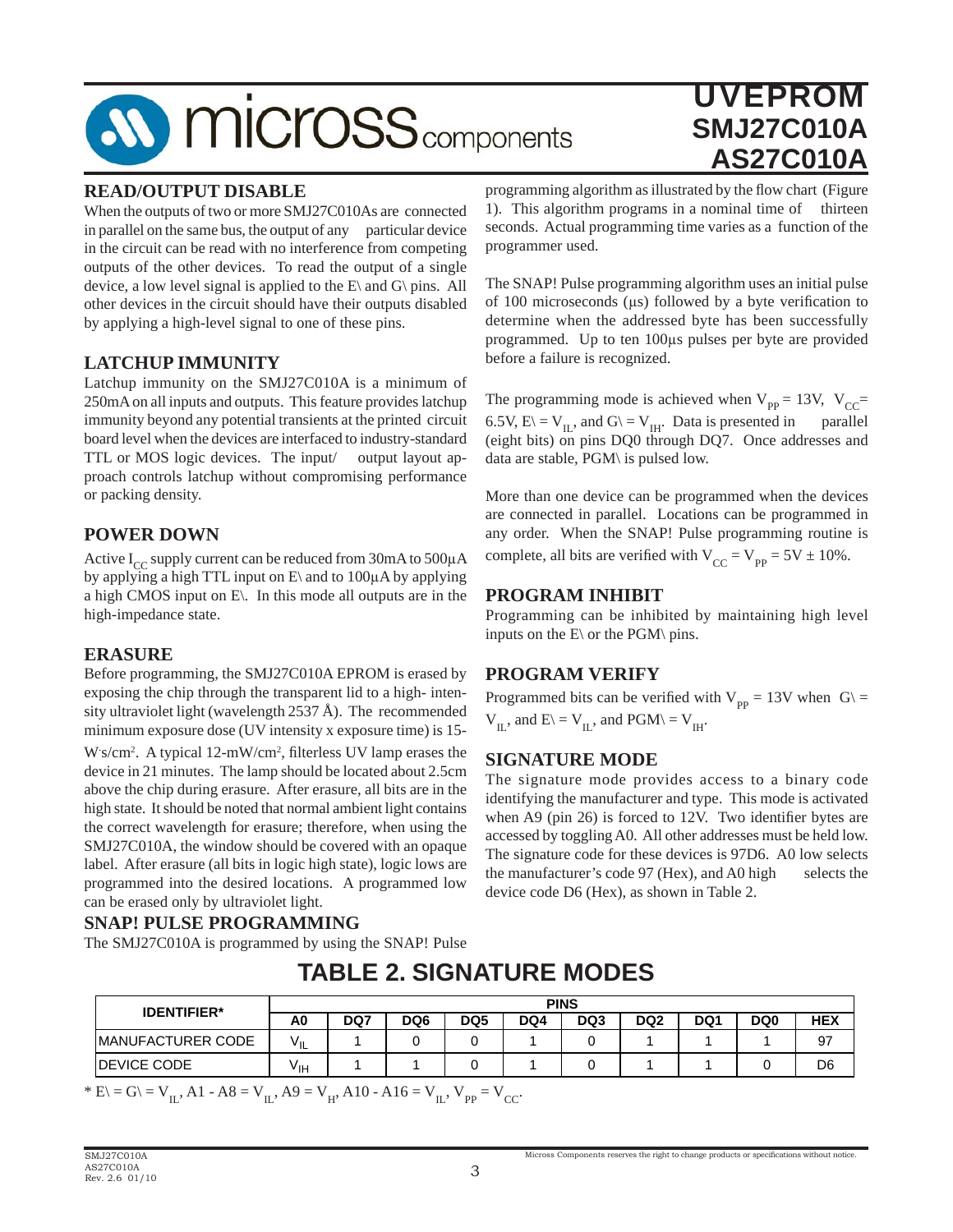

## **FIGURE 1. SNAP! PULSE PROGRAMMING FLOW CHART**

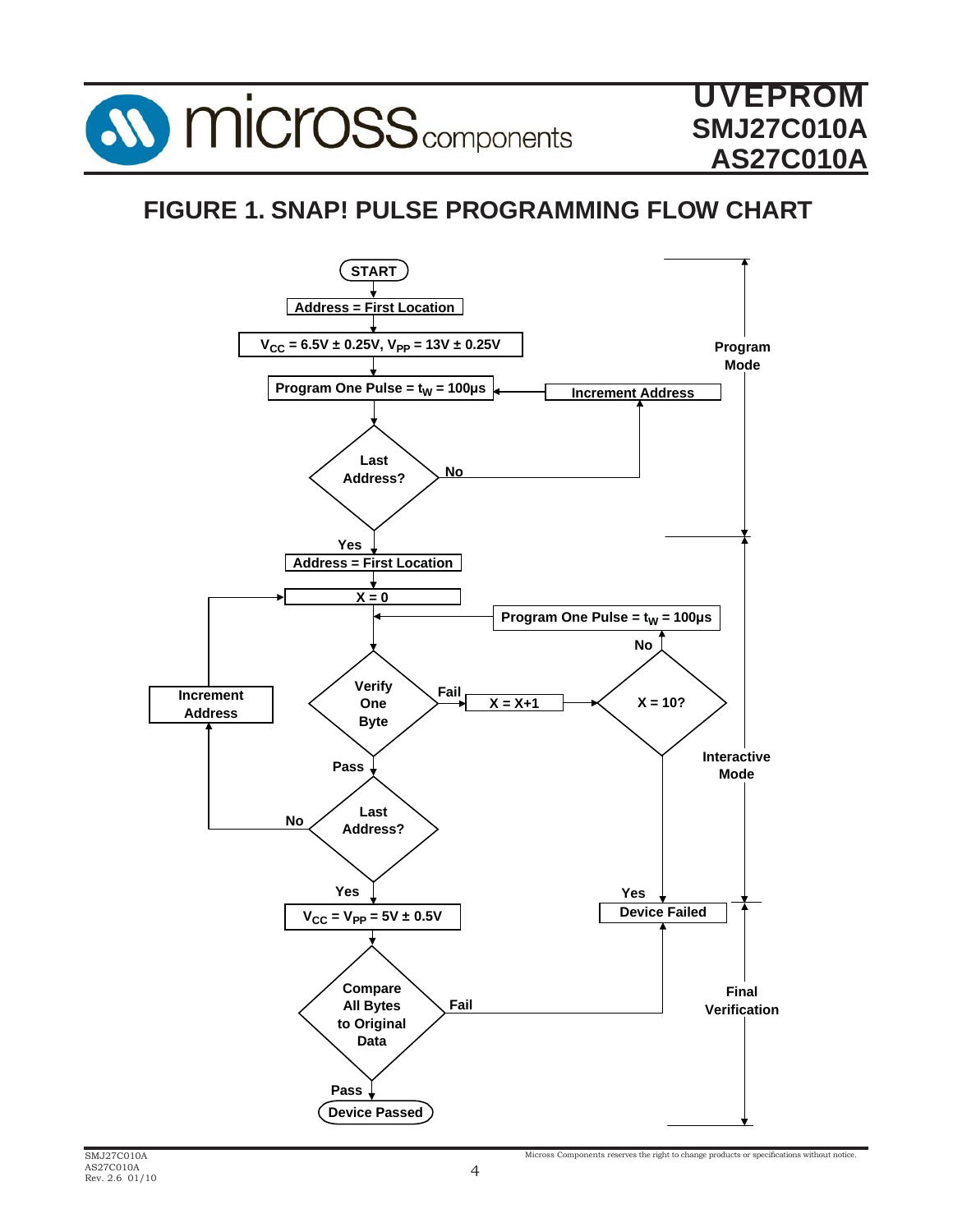

#### **ABSOLUTE MAXIMUM RATINGS\***

| Input Voltage Range, All inputs except $A9**-0.6V$ to $V_{CC}+1$<br>A9-0.6V to +13.5V |
|---------------------------------------------------------------------------------------|
|                                                                                       |
| Output Voltage Range,                                                                 |
|                                                                                       |
| Operating Free-air Temperature Range, $T_{A}$ -55°C to 125°C                          |
|                                                                                       |

\*Stresses greater than those listed under "Absolute Maximum Ratings" may cause permanent damage to the device. This is a stress rating only and functional operation of the device at these or any other conditions above those indicated in the operation section of this specification is not implied. Exposure to absolute maximum rating conditions for extended periods may affect reliability.

\*\* All voltage values are with respect to GND.

## **RECOMMENDED OPERATING CONDITIONS**

|                             |                                |                                   |                                   | <b>MIN</b>    | <b>NOM</b> | <b>MAX</b>    | <b>UNIT</b> |
|-----------------------------|--------------------------------|-----------------------------------|-----------------------------------|---------------|------------|---------------|-------------|
| $V_{\rm CC}$                | <b>Supply Voltage</b>          | <b>Read Mode</b>                  |                                   |               | 5          | 5.5           |             |
|                             |                                | SNAP! Pulse programming algorithm |                                   | 6.25          | 6.5        | 6.75          |             |
| V <sub>PP</sub>             | <b>Supply Voltage</b>          | Read Mode <sup>2</sup>            |                                   | $V_{CC}$ -0.6 | $V_{CC}$   | $V_{CC}$ +0.6 |             |
|                             |                                |                                   | SNAP! Pulse programming algorithm |               | 13         | 13.25         |             |
| High-level DC input voltage |                                |                                   | TTL                               | 2             |            | $V_{CC}$ +0.5 |             |
| $V_{\text{IH}}$             |                                | <b>CMOS</b>                       |                                   | $V_{CC}$ -0.2 |            | $V_{CC}$ +0.5 | V           |
| Low-level DC input voltage  |                                | TTL                               | $-0.5$                            |               | 0.8        |               |             |
| $V_{IL}$                    |                                | <b>CMOS</b>                       |                                   | $-0.5$        |            | GND+0.2       |             |
| $T_A$                       | Operating free-air temperature |                                   |                                   | $-55$         |            | 125           | °C          |

**NOTES:**

1.  $V_{CC}$  must be applied before or at the same time as  $V_{PP}$  and removed after or at the same time as  $V_{PP}$ . The deivce must not be inserted into or removed from the board when  $V_{\text{PP}}$  or  $V_{\text{CC}}$  is applied.

2. During programming,  $V_{pp}$  must be maintained at 13V  $\pm$  0.25V.

#### **ELECTRICAL CHARACTERISTICS OVER RECOMMENDED RANGES OF SUPPLY VOLTAGE AND OPERATING FREE-AIR TEMPERATURE**

| <b>PARAMETER</b>                                      |                                                                                                         | <b>TEST CONDITIONS</b>                                | <b>MIN</b>                             | <b>MAX</b> | <b>UNIT</b> |  |
|-------------------------------------------------------|---------------------------------------------------------------------------------------------------------|-------------------------------------------------------|----------------------------------------|------------|-------------|--|
| $V_{OH}$                                              |                                                                                                         | $I_{OH} = -20\mu A$                                   | $V_{CC}$ -0.2                          |            | $\vee$      |  |
|                                                       |                                                                                                         | $I_{OH} = -2.5mA$                                     | 3.5                                    |            |             |  |
|                                                       |                                                                                                         | $I_{OL} = 2.1mA$                                      |                                        | 0.4        | $\vee$      |  |
|                                                       |                                                                                                         | $I_{OL} = 20 \mu A$                                   |                                        | 0.1        |             |  |
| Input current (leakage)                               |                                                                                                         | $V_1 = 0V$ to 5.5V                                    |                                        | ±1         | μA          |  |
| Output current (leakage)                              |                                                                                                         | $V_{\text{O}} = 0$ V to $V_{\text{CC}}$               |                                        | ±1         | μA          |  |
| V <sub>PP</sub> supply current                        |                                                                                                         | $V_{PP} = V_{CC} = 5.5V$                              |                                        | 10         | μA          |  |
|                                                       |                                                                                                         | $V_{PP} = 13V$                                        |                                        | 50         | mA          |  |
|                                                       | <b>TTL-Input Level</b>                                                                                  | $V_{CC}$ = 5.5V, E\=V <sub>IH</sub>                   |                                        | 500        |             |  |
|                                                       | <b>CMOS-Input Level</b>                                                                                 |                                                       |                                        | 100        | μA          |  |
|                                                       |                                                                                                         | $E=V_{IL}$ , $V_{CC}=5.5V$                            |                                        |            |             |  |
| V <sub>CC</sub> supply current (active) (output open) |                                                                                                         | $t_{\text{cycle}}$ = minimum cycle time,              |                                        | 30         | mA          |  |
|                                                       |                                                                                                         | outputs open <sup>1</sup>                             |                                        |            |             |  |
|                                                       | High-level DC output voltage<br>Low-level DC output voltage<br>V <sub>CC</sub> supply current (standby) | V <sub>PP</sub> supply current (during program pulse) | $V_{CC} = 5.5V$ , E $=V_{CC} \pm 0.2V$ |            |             |  |

**NOTES:**

1. Minimum cycle time = maximum access time.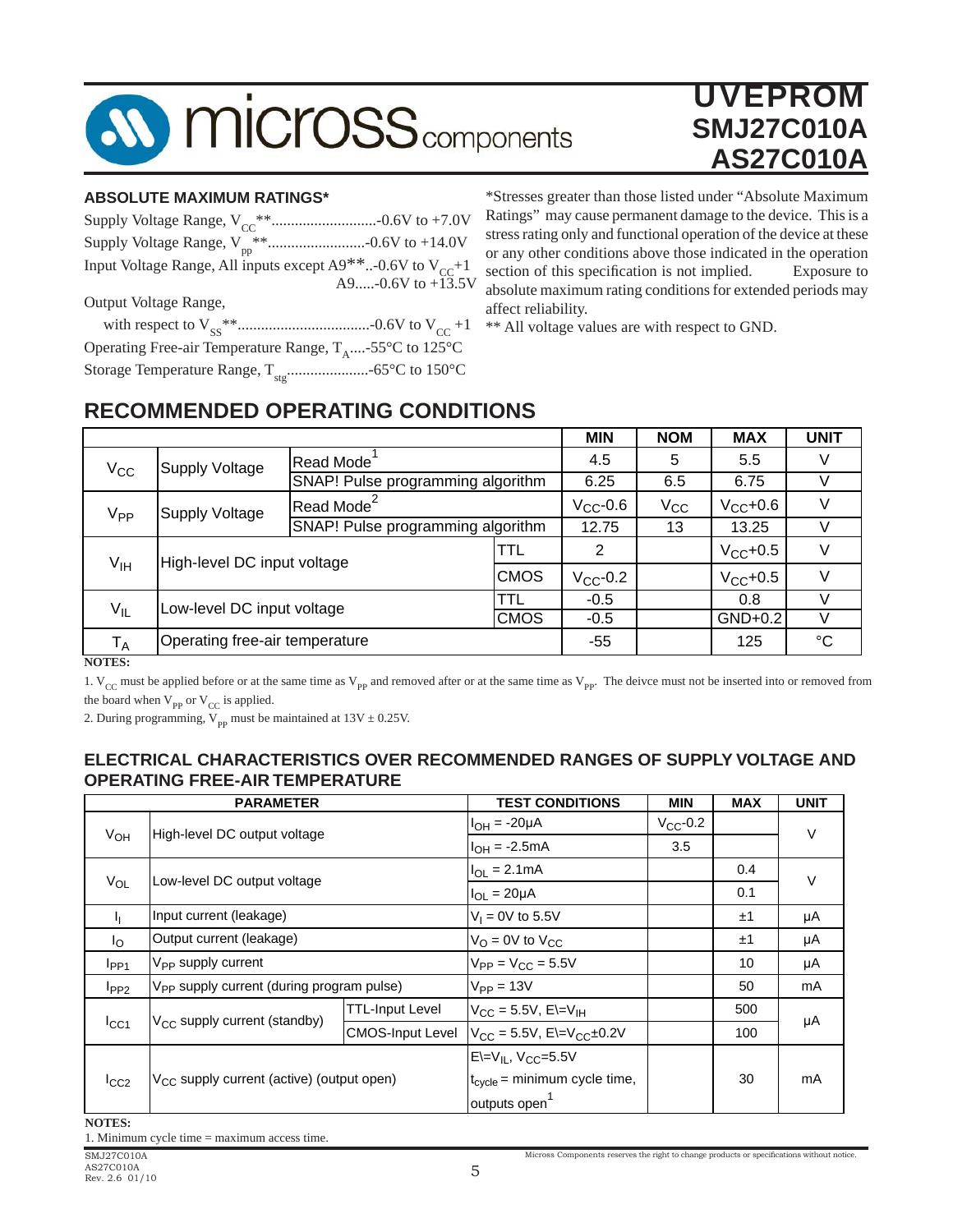## **MICrOSS** components

## UVEPROM **SMJ27C010A AS27C010A**

## **CAPACITANCE OVER RECOMMENDED RANGES OF SUPPLY VOLTAGE AND OPERAT-ING FREE-AIR TEMPERATURE, f = 1MHz\***

|              | <b>PARAMETER</b>   | <b>TEST CONDITIONS</b>       | TYP** | <b>MAX</b> | UNIT |
|--------------|--------------------|------------------------------|-------|------------|------|
|              | Input capacitance  | $V_1 = 0V$ , $f = 1MHz$      |       |            | p۲   |
| $C_{\Omega}$ | Output capacitance | $V_{\Omega} = 0V$ , f= 1 MHz |       | 10.        | рF   |

\* Capacitance measurements are made on sample basis only.

\*\* All typical values are at  $T_A = 25^{\circ}$ C and nominal voltages.

## **SWITCHING CHARACTERISTICS OVER RECOMMENDED RANGES OF OPERATING CONDITIONS1,2**

| <b>PARAMETER</b> |                                                                                                   | <b>TEST</b>                       | $-12$      |            | $-15$      |            | $-20$      |            | <b>UNIT</b> |
|------------------|---------------------------------------------------------------------------------------------------|-----------------------------------|------------|------------|------------|------------|------------|------------|-------------|
|                  |                                                                                                   | <b>CONDITIONS</b>                 | <b>MIN</b> | <b>MAX</b> | <b>MIN</b> | <b>MAX</b> | <b>MIN</b> | <b>MAX</b> |             |
| $t_{a(A)}$       | Access time from address                                                                          |                                   |            | 120        |            | 150        |            | 200        | ns          |
| $t_{a(E)}$       | Access time from chip enable                                                                      | $C_L = 100pF$                     |            | 120        |            | 150        |            | 200        | ns          |
| $t_{en(G)}$      | Output enable time from G\                                                                        | 1 Series 74                       |            | 55         |            | 75         |            | 75         | ns          |
| $t_{dis}$        | Output disable time from G\ or E\, whichever<br>occurs first <sup>3</sup>                         | TTL Load,<br>Input $t_r < 20$ ns, | 0          | 50         | 0          | 60         |            | 60         | ns          |
| $t_{V(A)}$       | Output data valid time after change of<br>address, E\, or G\, whichever occurs first <sup>3</sup> | Input $t_f < 20$ ns               | $\Omega$   |            | 0          |            | 0          |            | ns          |

**NOTES:**

1. For all switching characteristics, the input pulse levels are 0.4V to 2.4V. Timing measurements are made at 2V for logic high and 0.8V for logic low. (Reference AC testing waveform)

2. Common test conditions apply for  $t_{dis}$  except during programming.

3. Value calculated from 0.5V delta to measured output level.

### **SWITCHING CHARACTERISTICS FOR PROGRAMMING:**  $V_{cc}$  **= 6.5V and**  $V_{pp}$  **= 13V (SNAP!**  $Pulse$ ,  $T<sub>A</sub> = 25°C<sup>1</sup>$

| <b>PARAMETER</b> |                                      | MIN | <b>MAX</b> | UNIT |
|------------------|--------------------------------------|-----|------------|------|
| $t_{dis(G)}$     | Disable, Output disable time from G\ |     | 130        | ns   |
| $t_{en(G)}$      | Enable, Output enable time from G\   |     | 150        | ns   |

**NOTE:** 1. For all switching characteristics, the input pulse levels are 0.4V to 2.4V. Timing measurements are made at 2V for logic high and 0.8V for logic low (reference AC testing waveform).

## **TIMING REQUIREMENTS FOR PROGRAMMING**

|                      |                             |                                   | <b>MIN</b>     | <b>TYP</b> | <b>MAX</b> | <b>UNIT</b> |
|----------------------|-----------------------------|-----------------------------------|----------------|------------|------------|-------------|
| $t_{W(PGM)}$         | Pulse duration, program     | SNAP! Pulse Programming Algorithm | 95             | 100        | 105        | μs          |
| $t_{\text{SU(A)}}$   | Setup Time, Address         |                                   | 2              |            |            | μs          |
| $t_{\text{SU}(E)}$   | Setup Time, E\              |                                   | 2              |            |            | μs          |
| $t_{\text{su(G)}}$   | Setup Time, G\              |                                   | 2              |            |            | μs          |
| $t_{\text{su}(D)}$   | Setup Time, Data            |                                   | 2              |            |            | μs          |
| $t_{\text{su(Vpp)}}$ | Setup Time, V <sub>PP</sub> |                                   | 2              |            |            | μs          |
| $t_{\text{SU(VCC)}}$ | Setup Time, V <sub>CC</sub> |                                   | 2              |            |            | μs          |
| $t_{h(A)}$           | Hold time, address          |                                   | 0              |            |            | μs          |
| $t_{h(D)}$           | Hold time, data             |                                   | $\overline{2}$ |            |            | μs          |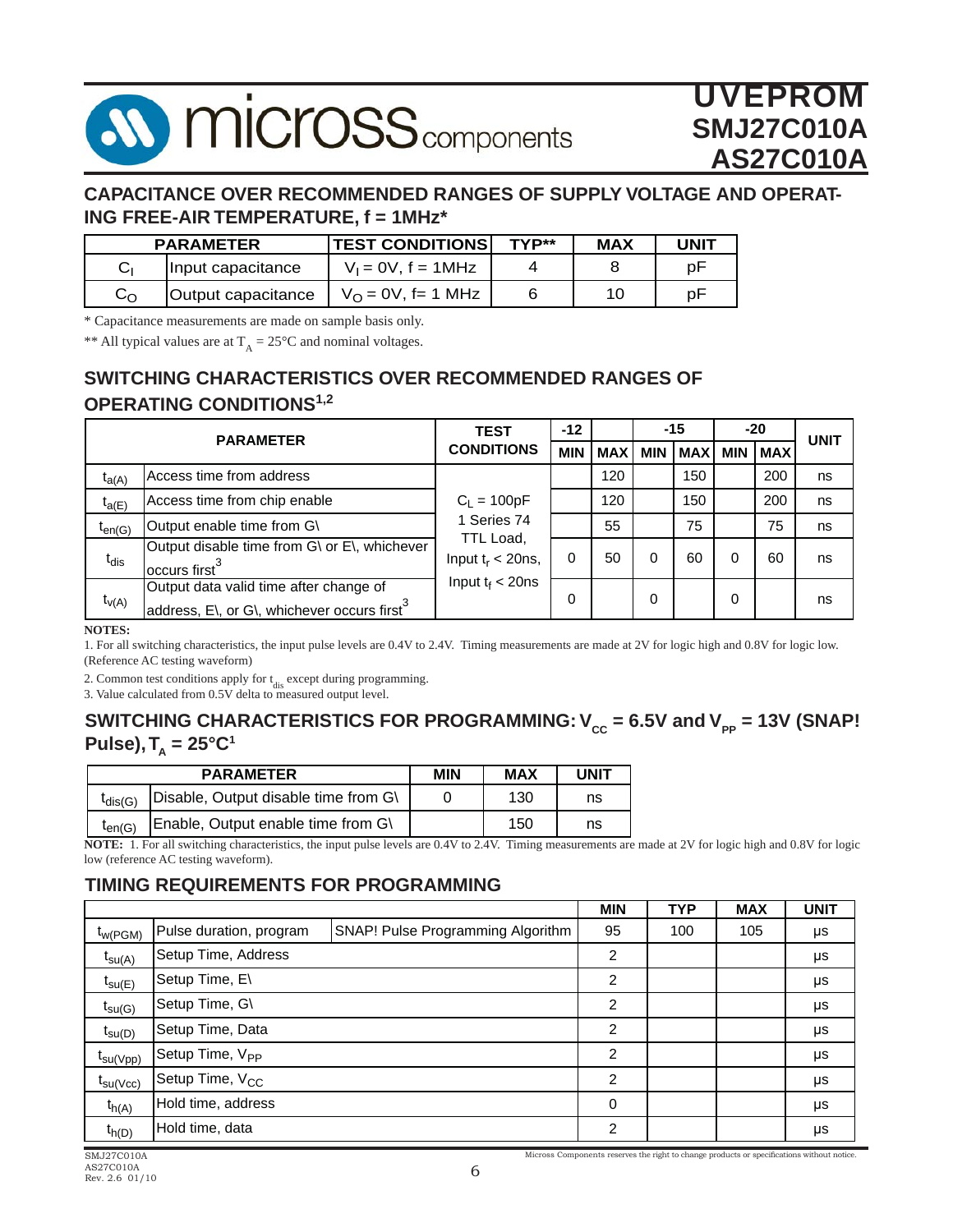

## **PARAMETER MEASUREMENT INFORMATION**



### **NOTES:**

1.  $C_{I}$  includes probe and fixture capacitance.



AC testing inputs are driven at 2.4V for logic high and 0.4V for logic low. Timing measurements are made at 2V for logic high and 0.8V for logic low for both inputs and outputs.



**FIGURE 3. READ-CYCLE TIMING**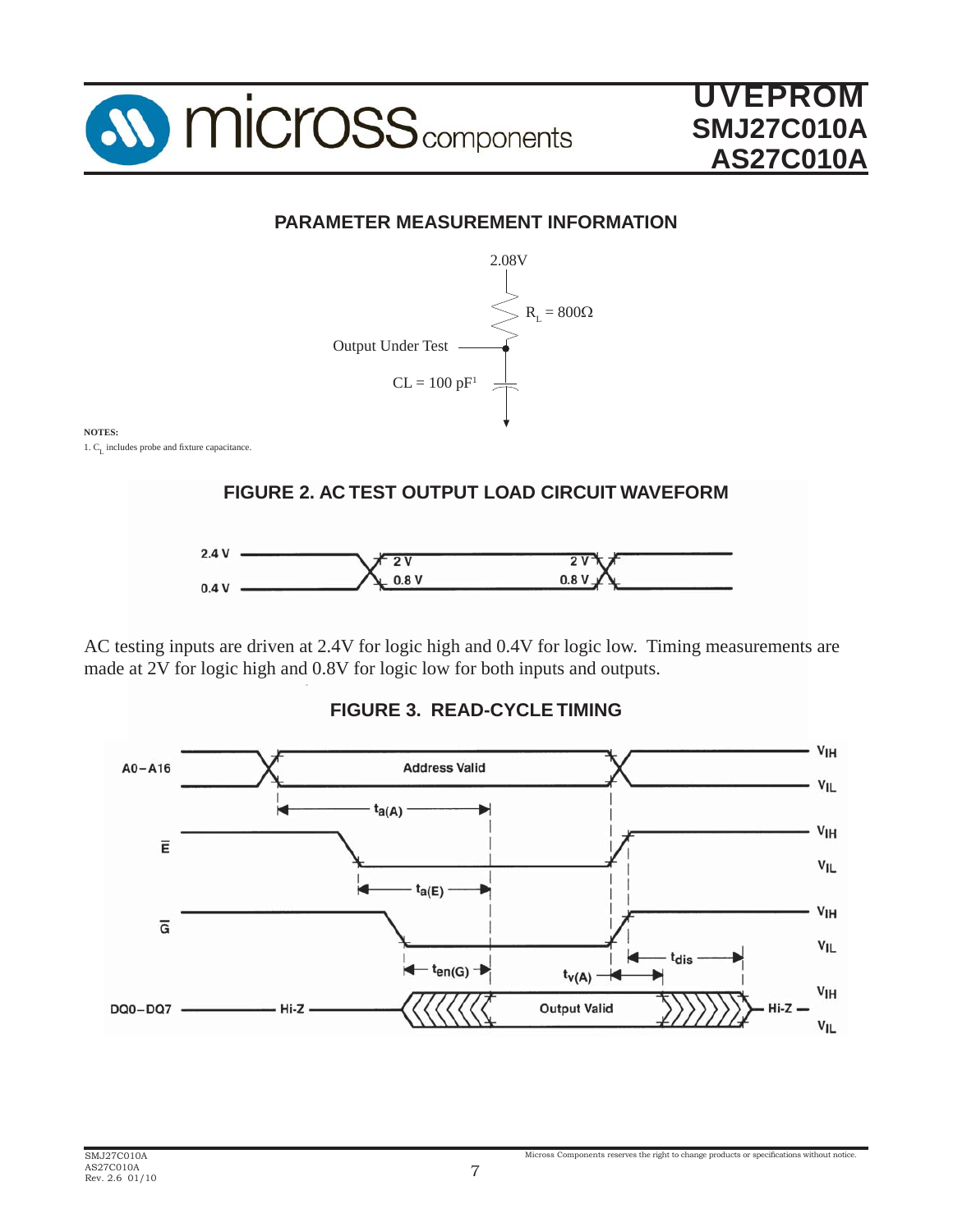

## **FIGURE 4. PROGRAM-CYCLE TIMING (SNAP! PULSE PROGRAMMING)**



 $* t_{dis(G)}$  and  $t_{en(G)}$  are characteristics of the device but must be accommodated by the programmer. \*\* 13V  $V_{\text{pp}}$  and 6.5V  $V_{\text{CC}}$  for SNAP! Pulse programming.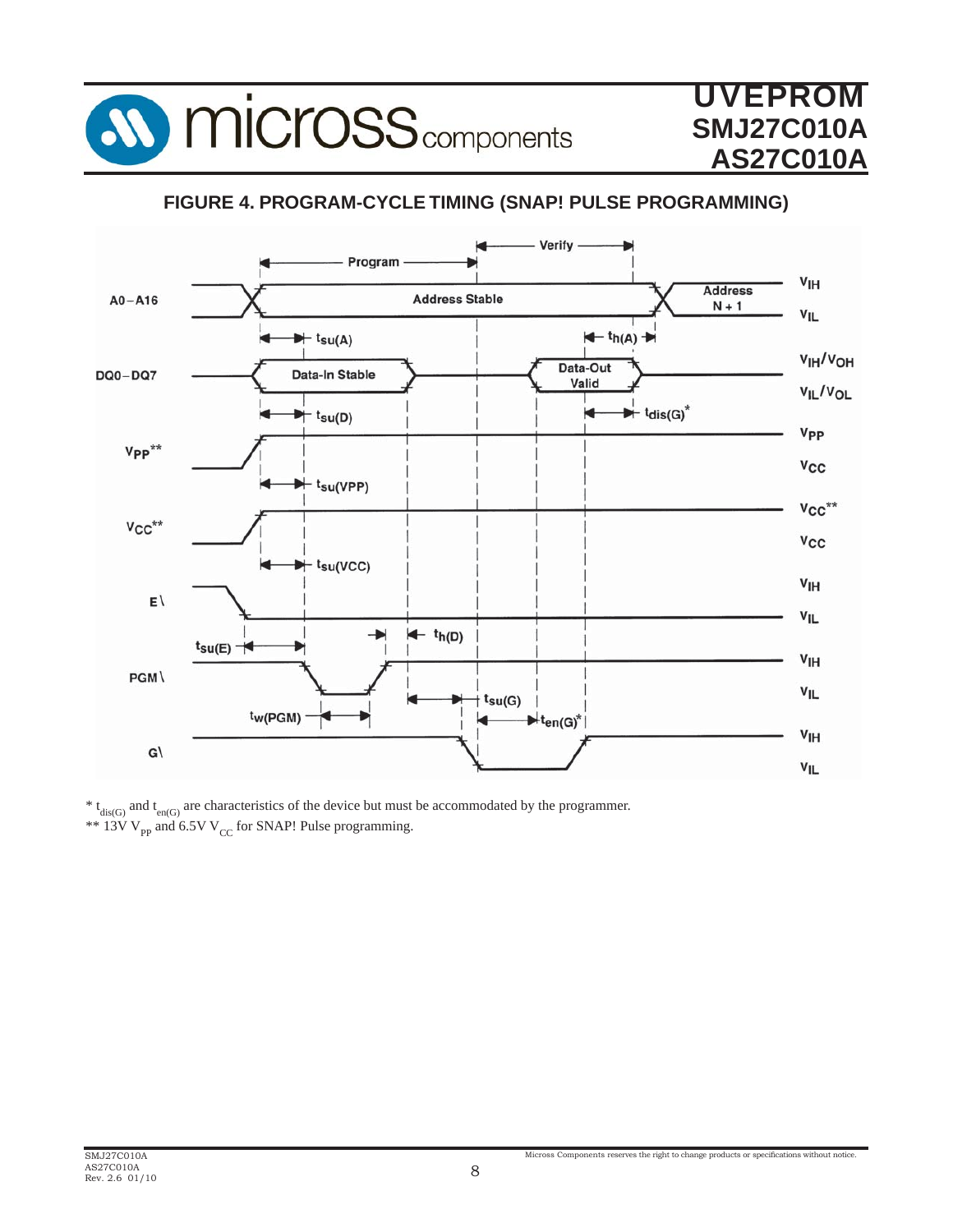

> L L1

A

## **MECHANICAL DEFINITION\***

**Micross Case #114 (Package Designator J) SMD 5962-89614, Case Outline X**

e

 $-b2$ 

b

b1





|                | . Г        |            |  |  |
|----------------|------------|------------|--|--|
| <b>SYMBOL</b>  | <b>MIN</b> | <b>MAX</b> |  |  |
| Α              |            | 0.225      |  |  |
| b              | 0.014      | 0.026      |  |  |
| b1             | 0.045      | 0.065      |  |  |
| b <sub>2</sub> | 0.008      | 0.018      |  |  |
| D              |            | 1.680      |  |  |
| F              | 0.510      | 0.620      |  |  |
| e              |            | 0.100 BSC  |  |  |
| E <sub>1</sub> | 0.600 BSC  |            |  |  |
| l 1            | 0.125      | 0.200      |  |  |
|                | 0.015      | 0.070      |  |  |
|                |            |            |  |  |

**NOTE:** *These dimensions are per the SMD. Micross' package dimensional limits may differ, but they will be within the SMD limits.*

*\*All measurements are in inches.*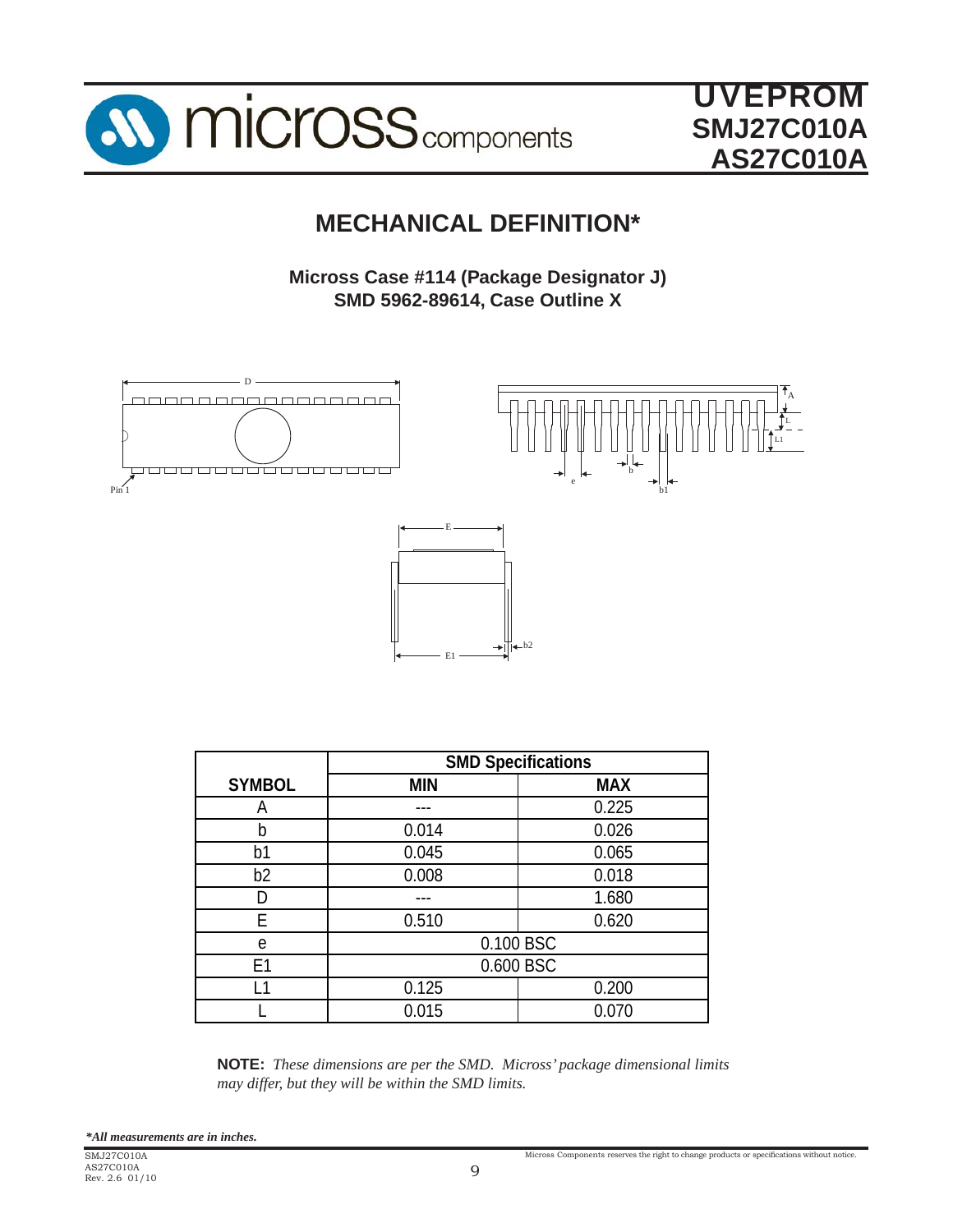

## **MECHANICAL DEFINITION\***

**Micross Case #208 (Package Designator ECA) SMD 5962-89614, Case Outline Y**







|                | <b>SMD SPECIFICATIONS</b> |            |  |  |  |
|----------------|---------------------------|------------|--|--|--|
| <b>SYMBOL</b>  | <b>MIN</b>                | <b>MAX</b> |  |  |  |
| A              | 0.060                     | 0.120      |  |  |  |
| h              | 0.022                     | 0.028      |  |  |  |
| b1             | 0.006                     | 0.022      |  |  |  |
| D              | 0.442                     | 0.458      |  |  |  |
| D <sub>1</sub> |                           | 0.300 BSC  |  |  |  |
| F              | 0.540                     | 0.560      |  |  |  |
| E1             |                           | 0.400 BSC  |  |  |  |
| e              | 0.050 BSC                 |            |  |  |  |
|                | 0.045                     | 0.055      |  |  |  |
|                | 0.075                     | 0.095      |  |  |  |

**NOTE:** *These dimensions are per the SMD. ASI's package dimensional limits may differ, but they will be within the SMD limits.*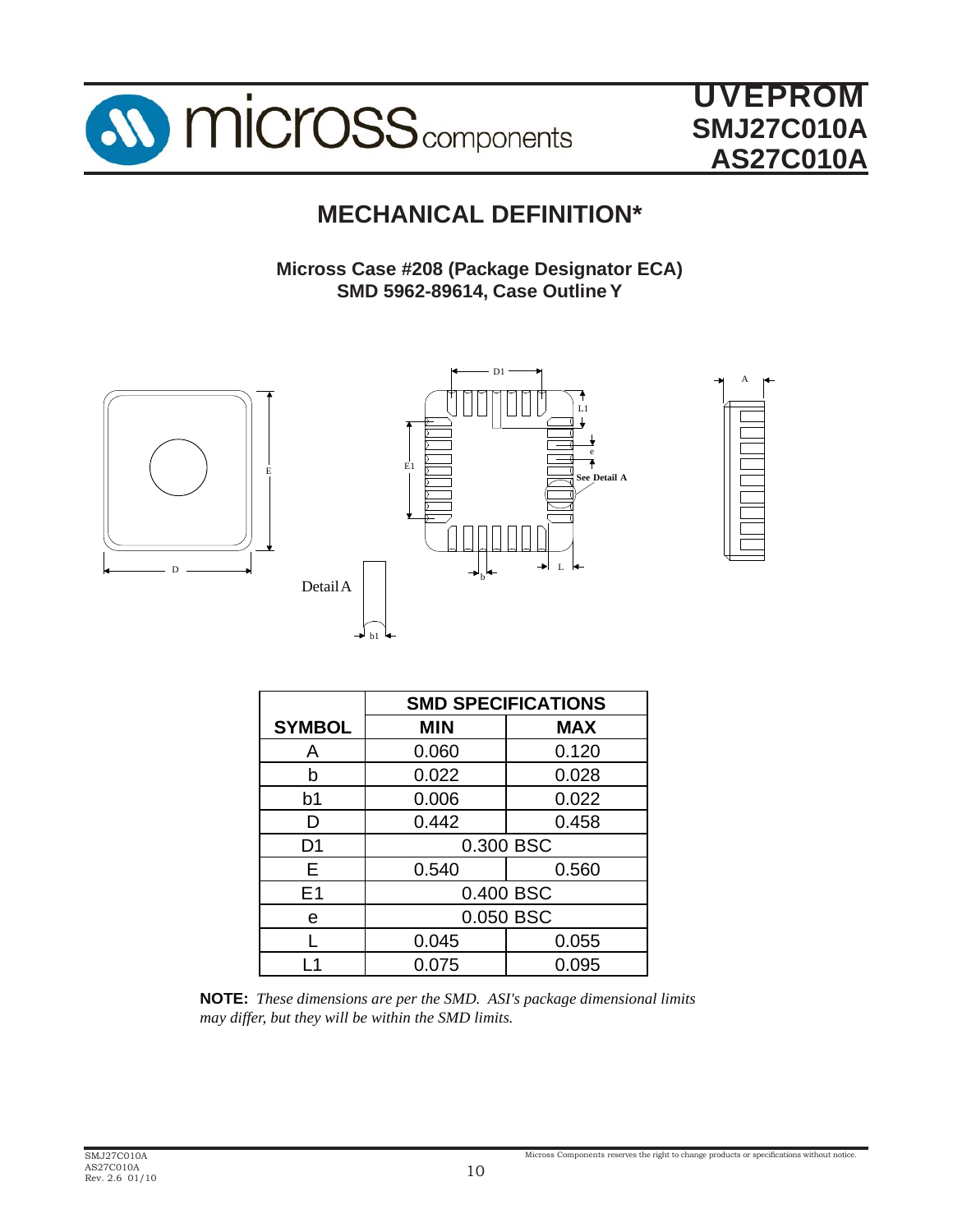

## **ORDERING INFORMATION**

#### **EXAMPLE:** SMJ27C010A-12JM

| Device Number   Speed ns |       | Package<br><b>Type</b> | <b>Process</b> |
|--------------------------|-------|------------------------|----------------|
| SMJ27C010A               | $-12$ |                        |                |
| SMJ27C010A               | $-15$ |                        |                |
| SMJ27C010A               | -20   |                        |                |

#### **EXAMPLE:** AS27C010A-15ECAM

| Device Number Speed ns |       | Package<br><b>Type</b> | <b>Process</b> |
|------------------------|-------|------------------------|----------------|
| AS27C010A              | $-12$ | ECA                    | $\star$        |
| AS27C010A              | $-15$ | ECA                    | $\star$        |
| AS27C010A              | -20   | ECA                    | $\star$        |

## **\*AVAILABLE PROCESSES**

 $M =$  Extended Temperature Range

C to  $+125$ <sup>o</sup>C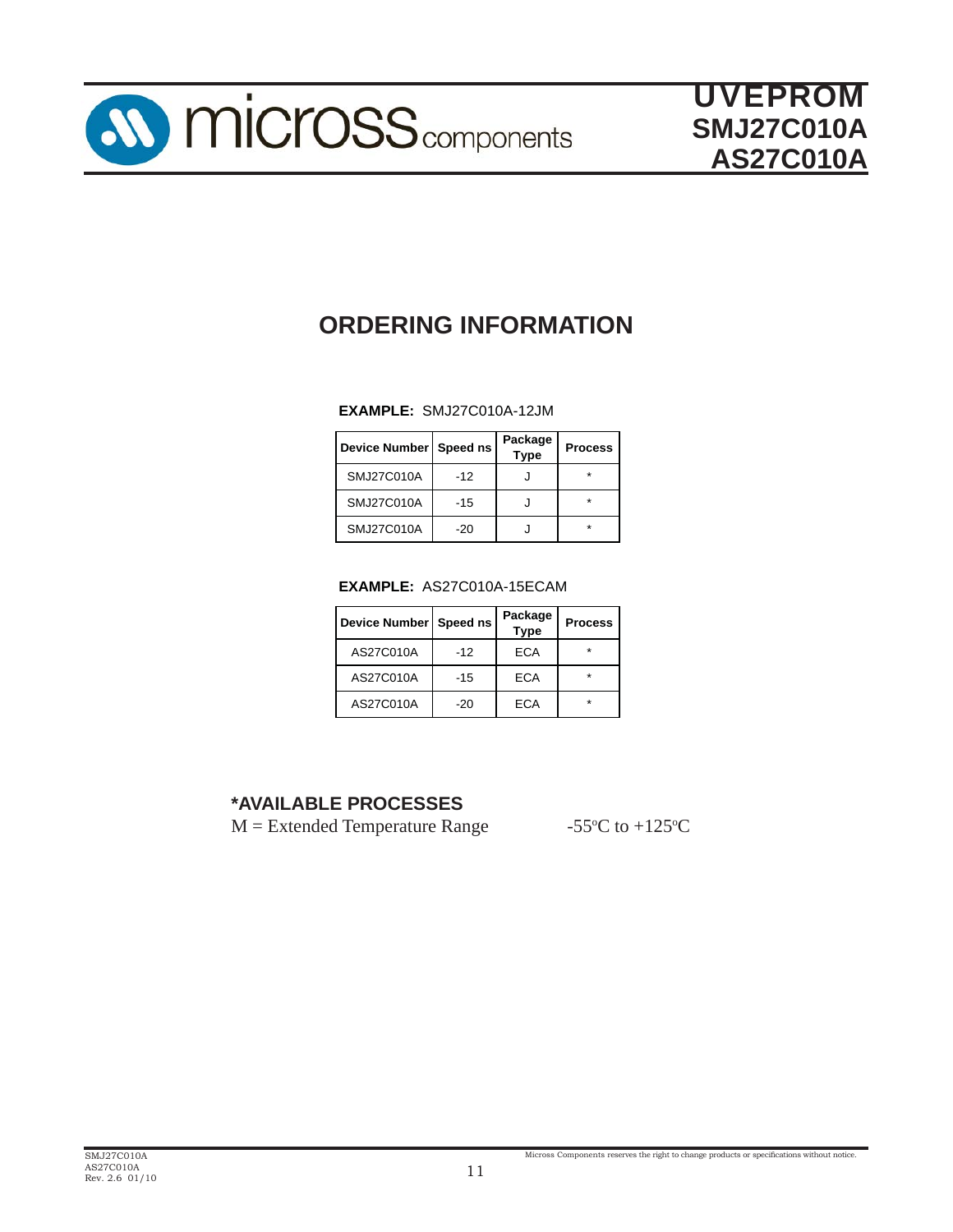

## **MICROSS TO DSCC PART NUMBER CROSS REFERENCE\***

## **Micross Package Designator ECA**

AS27C010A-12ECAM 5962-8961420QYA AS27C010A-15ECAM 5962-8961419QYA AS27C010A-20ECAM 5962-8961417QYA

## **Micross Package Designator J**

**TI Part #\*\*** SMD Part #

**SMD Part #** 

| SMJ27C010A-12JM |  |
|-----------------|--|
| SMJ27C010A-15JM |  |
| SMJ27C010A-20JM |  |

5962-8961420QXA 5962-8961419QXA 5962-8961417QXA

*\* Micross part number is for reference only. Orders received referencing the SMD part number will be processed per the SMD. \*\* Parts are listed on SMD under the old Texas Instruments part number. Micross purchased this product line in November of 1999.*